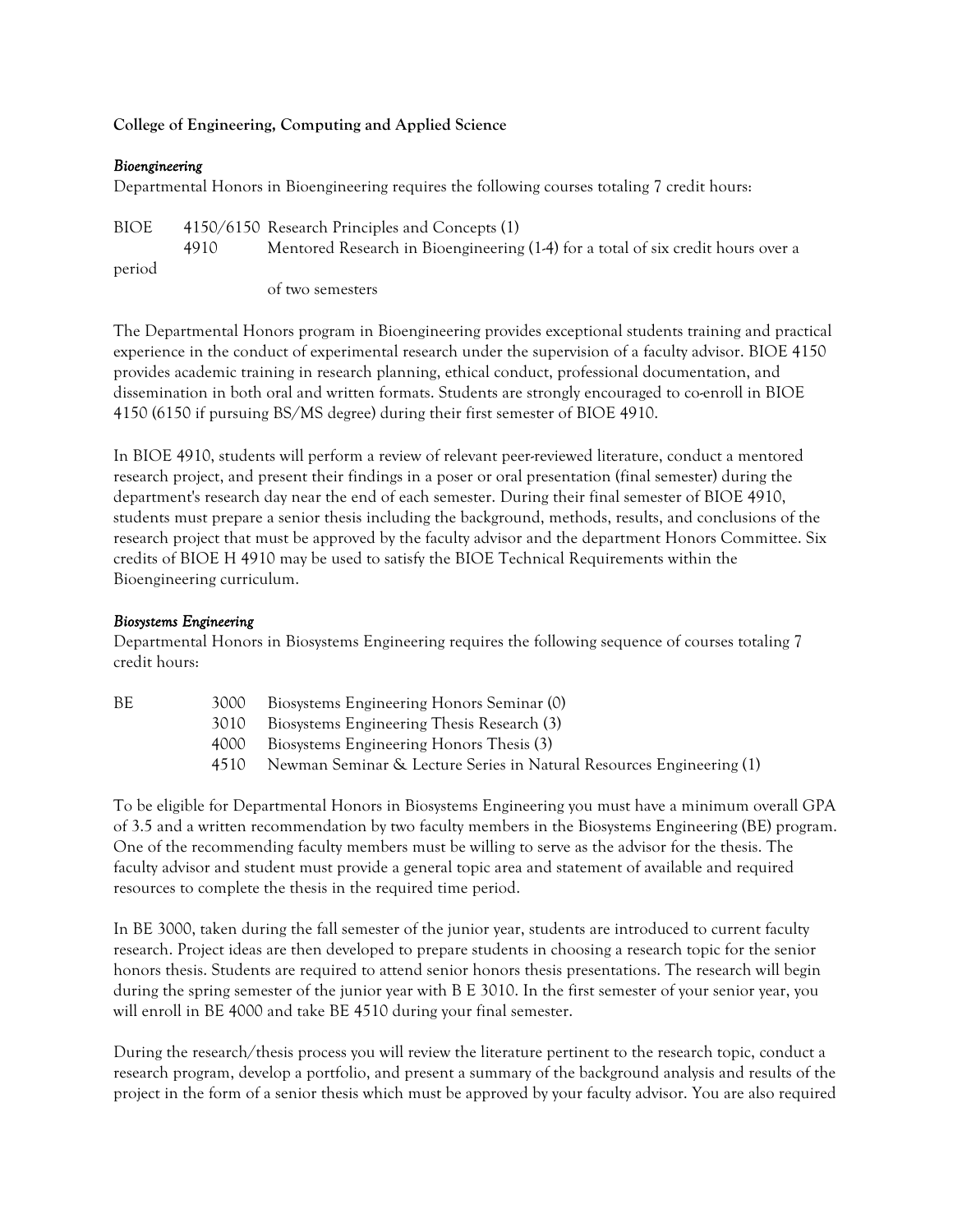to make a presentation of your research program in a public seminar and to submit one copy of your thesis to the Honors Office. The *final version* of the thesis must be submitted to the advisor by the last day of finals week of the fall semester of the senior year.

#### *Chemical Engineering*

Departmental Honors in Chemical Engineering requires the following sequence of courses totaling 8 credit hours:

| CHE- | 3000 Honors Seminar (1)     |
|------|-----------------------------|
|      | 3950 Honors Research I (3)  |
|      | 4950 Honors Research II (3) |
|      | 4970 Honors Thesis (1)      |
|      |                             |

Students in the Chemical Engineering Departmental Honors program will conduct a major research project under the direction of a faculty member and write an honors thesis. In the first semester of the junior year honors students take CHE 3000. To earn this pass/fail credit honors students attend the department's CHE 8950 graduate seminar and meet individually with faculty members to learn about research opportunities in chemical engineering. By the end of the semester students select a research topic and faculty advisor. In the next two semesters honors students take CHE 3950 and CHE 4950. In these lab courses the students conduct research, write progress reports, and review their results periodically with their faculty advisor. In CHE 4950 each student presents a seminar before the faculty, graduate students and other honors students taking CHE 3000. In the last semester of the senior year the student registers for CHE 4970 and writes an honors thesis. With the approval of the faculty research advisor the exact timing of the honors sequence can be adjusted to accommodate students who are also involved in the cooperative education program.

#### *Civil Engineering* (three options)

*Option one***:** Honors Thesis Option for students in the BS Degree Program in Civil Engineering requires the following sequence of courses totaling 7-8 credit hours:

|   | ć  |   |  |
|---|----|---|--|
| ٠ | ۰, | i |  |
|   |    |   |  |
|   |    |   |  |

| 3880 | Honors Research Topics (1) |
|------|----------------------------|
| 3890 | Honors Research Skills (1) |
| 4880 | Honors Research I (2-3)    |
| 4890 | Honors Research II (3)     |

Honors students in the Civil Engineering Departmental Honors program generally take CE 3880 and CE 3890 in the junior year. These courses are designed to prepare students for the senior-year thesis, which consists of CE 4880 and CE 4890. This sequence allows Civil Engineering honors students the opportunity to carry out a major research project under the direction of a selected faculty member. Students must complete an Honors Research Thesis and an oral defense of the thesis attended by the student's faculty advisor, Civil Engineering Honors Coordinator and other interested faculty and students.

*Option two***:** Research Option for students in the BS/MS Degree Program in Civil Engineering requires the following sequence of courses totaling 7-8 credit hours:

CE 3880 Honors Research Topics (1) 3890 Honors Research Skills (1) 4880 Honors Research I (2-3) 4890 Honors Research II (3)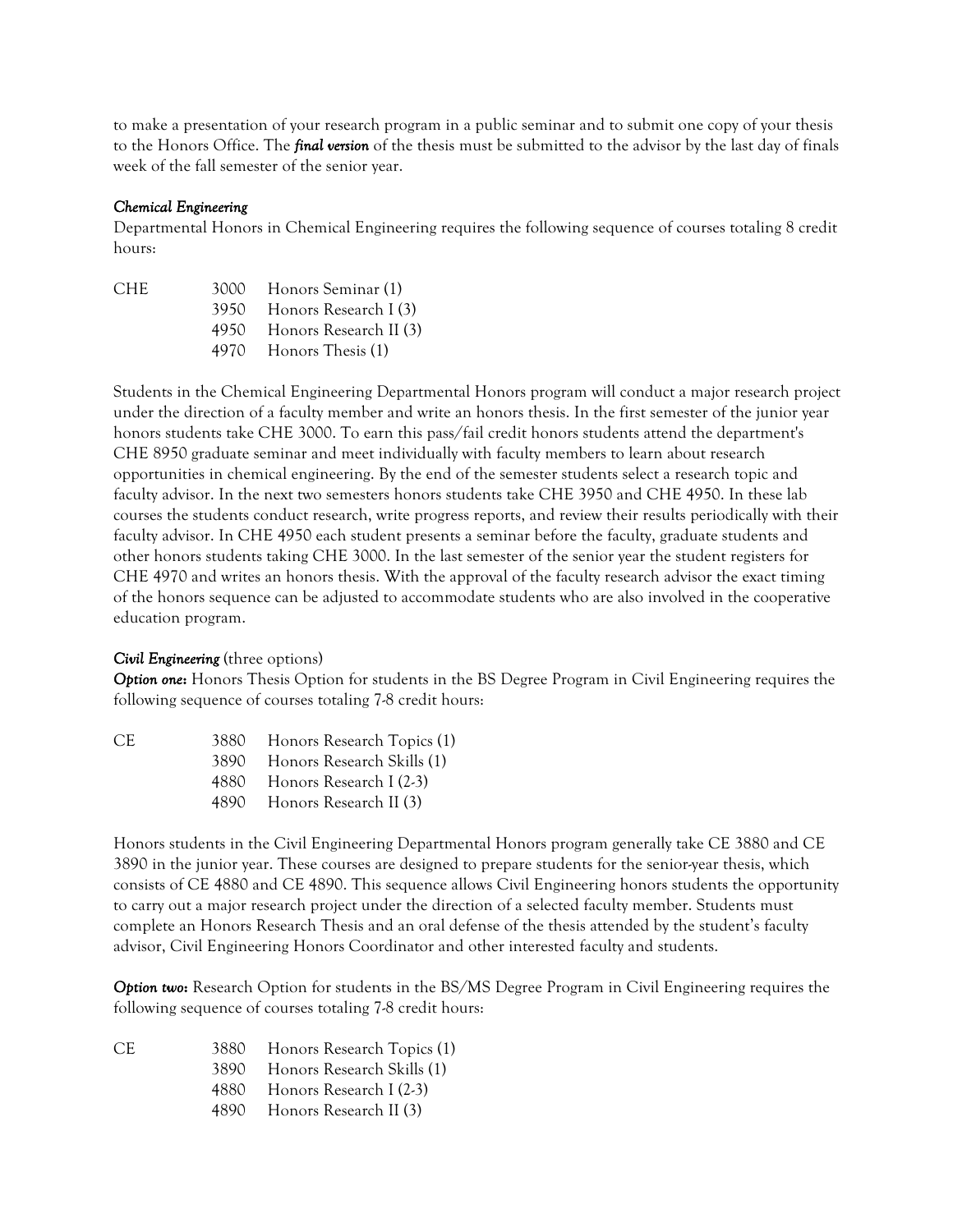Students must complete a research proposal including any preliminary research needed to reasonably define the scope and methodology of the proposed research. The research project will have the scope of activity normally associated with an MS thesis.

The expect outcome includes a research proposal, including an introduction of the problem statement, literature review, research methodology and sufficient preliminary results to validate the intended study. The student will also be required to give a proposal presentation attended by the student's faculty advisor, Civil Engineering Honors Coordinator and other interested faculty and students.

*Option three (Portfolio Option)***:** Completion of four Honors Projects, typically one project completed each semester during a student's junior and senior years (enroll in courses listed below for a total of 4-6 credit hours). If necessary, a student can complete multiple projects in a single semester to complete four projects in less than four semesters.

CE 3870 Junior Honors Project (1-3) for a total of two-three credit hours over a period of two semesters 4870 Senior Honors Project (1-3) for a total of two-three credit hours over a period of two semesters

The Honors portfolio, containing all completed honors projects, will be presented to the Civil Engineering Honors Program Coordinator and participating faculty for review and comment.

## *Computer Science*

Departmental Honors in Computer Science requires the following sequence of courses totaling 7-8 credit hours:

| CPSC | 3950 | Honors Seminar (1) (up to two semesters – one is required)                       |
|------|------|----------------------------------------------------------------------------------|
|      |      | 4950 Senior Honors Research for a total of six credit hours over a period of two |
|      |      | semesters (1-3)                                                                  |

The Departmental Honors program in Computer Science consists of a junior-year honors seminar and a senior-year honors thesis. In each semester of the junior year honors students must take CPSC H3950, a one-credit course designed to introduce students to the research interests of the faculty and to suggest possible topics for the senior thesis. By the end of the second semester of CPSC H3950 the student is expected to have chosen a thesis topic and a research advisor.

After completing the junior honors seminar, the student will complete an honors thesis while enrolled in two semesters of CPSC H4950 for a total of six credits. Upon completion of the written thesis, the student is expected to make a presentation to an open seminar attended by Computer Science faculty and honors students.

# *Electrical and Computer Engineering*

Departmental Honors in Electrical and Computer Engineering requires the following sequence of courses totaling 10 credit hours:

ECE 3000 Junior Honors Seminar (1)

At least 5 credits from the following ECE courses: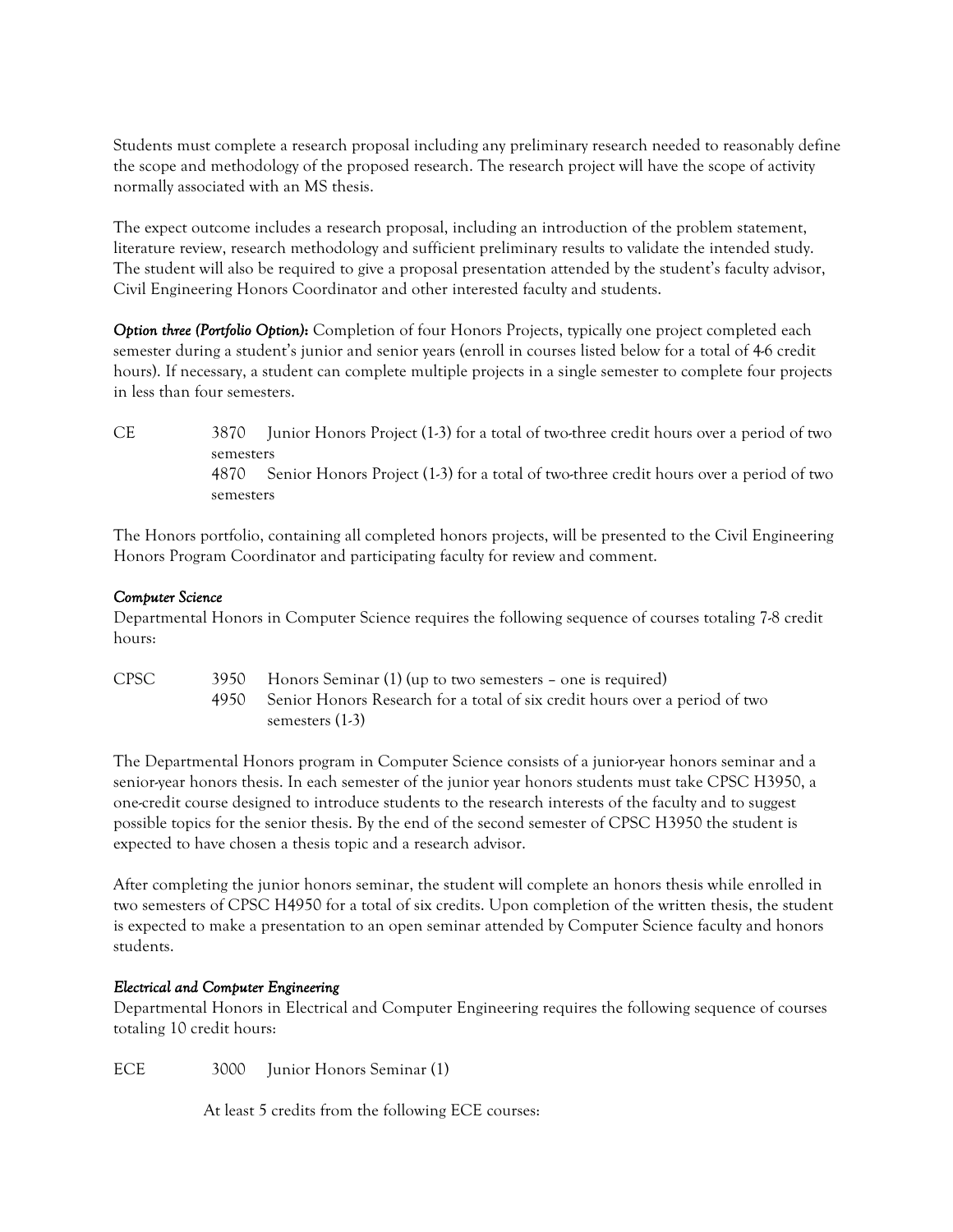2010 Logic and Computing Devices (2 credits) 2020 Electric Circuits I (3 credits) 2620 Electric Ciruits II (3 credits) 3170 Random Signal Analysis (3 credits) 3200 Electronics I (3 credits) 3300 Signals, Systems and Transforms (3 credits) \*At least three of these credits must be from ECE 3170 or ECE 3300

Four additional credits:

- 4910 Undergraduate Honors Research for a total of four credit hours over a period of two semesters (1-6)
- Or a combination of the following (4 credits):
	- 2990 Creative Inquiry in Electrical and Computer Engineering (1-4) up to 1 credit
	- 3990 Creative Inquiry in Electrical and Computer Engineering (1-4) up to 1 credit
	- 4990 Creative Inquiry in Electrical and Computer Engineering (1-4) 2-4 credits

The Departmental Honors Program in Electrical and Computer Engineering provides qualified students the opportunity to pursue a comprehensive research project under the supervision of a faculty advisor.

In your junior year you will take ECE 3300 and ECE 3000 a seminar designed to introduce you to research activities within the department.

Students may select either of the following options associated with the honors thesis:

Option 1 – Honors Thesis: This option includes four credits of ECE 4910 taken in the senior year. You will be required to do a literature survey of your chosen topic and to develop a research plan that will evolve into a senior thesis. Research will be performed under the direction of a faculty advisor. The honors thesis must meet the standards of the faculty advisor and the Clemson University Honors College, and you will be required the Honors Office with a copy of your thesis.

Option 2 – Creative Inquiry with Honors Thesis: This option includes four credits of one or a combination of the following courses: ECE 2990 (up to 1 credit) ECE 3990 (up to 1 credit); and ECE 4990 (2-4 credits) The Creative Inquiry (CI) courses may be taken in the sophomore, junior or senior year. You will work with a faculty advisor individually or as a member of a research team. The CI program has been designed to promote your reasoning and critical thinking skills, ethical judgment, and communication skills as well as a deep understanding of the methods of scientific research. This option may get you involved in research activities earlier, and well lead to an honors thesis. The honors thesis must meet the standards of the faculty advisor and the Clemson University Honors College, and you will be required the Honors Office with a copy of your thesis.

Note: The credit hours associated with ECE 4990 and ECE 4910 can be used to satisfy up to 3 credits of the technical elective requirements of the Electrical Engineering curriculum or the Computer Engineering curriculum.

#### *Environmental Engineering*

For the BS degree in Environmental Engineering, Departmental Honors in Environmental Engineering requires the following four-course sequence totaling 8 credit hours:

EES 3000 Honors Seminar: Introduction to Research in Environmental Engineering (1)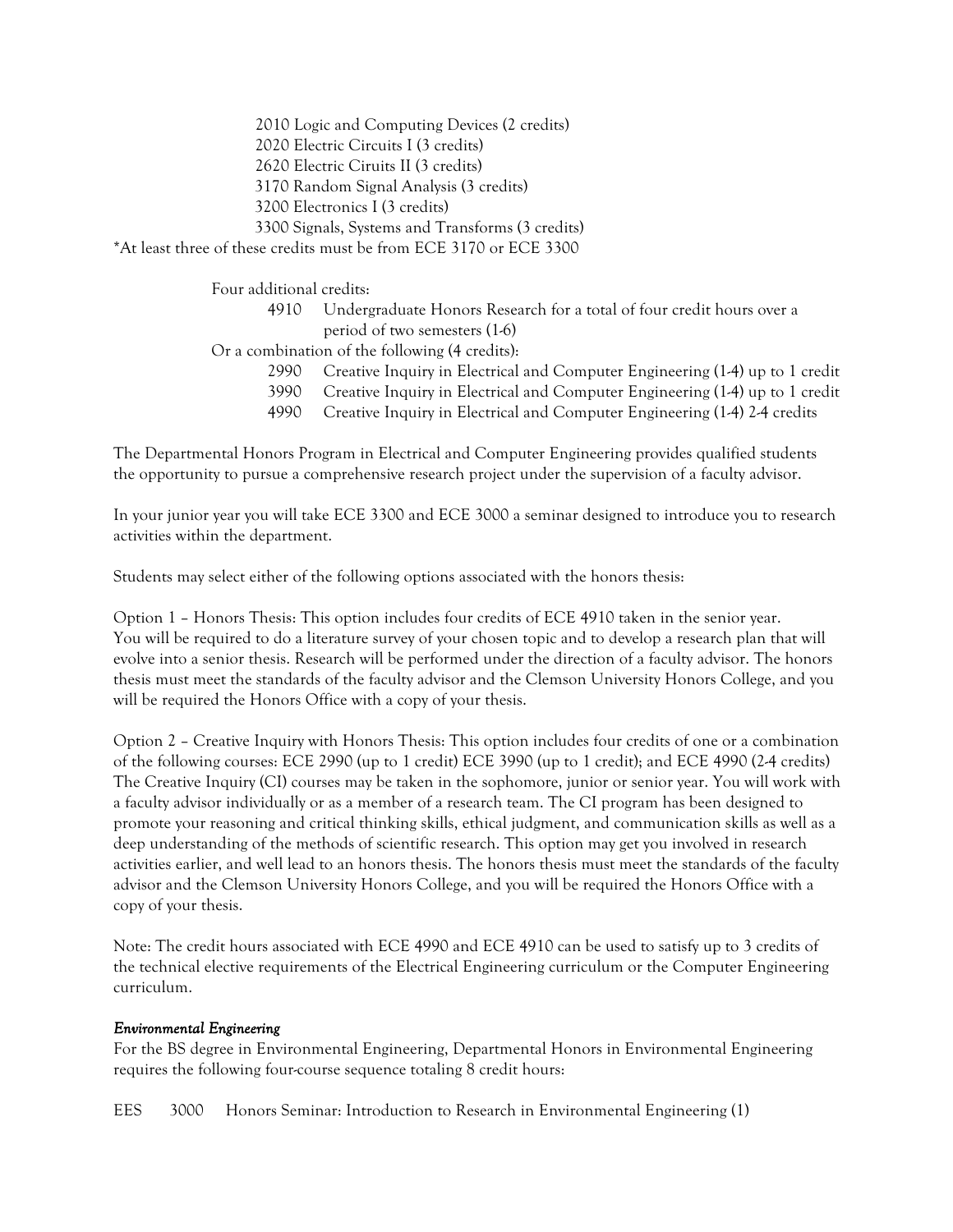| <b>EES</b> | 3010 | Honors Research in Environmental Engineering I (3)       |
|------------|------|----------------------------------------------------------|
| <b>EES</b> |      | 4000 Honors Research in Environmental Engineering II (3) |
| EES        |      | 4950 Honors Thesis in Environmental Engineering (1)      |

Students who are interested in earning Departmental Honors are encouraged to contact a faculty member in EES who is willing to supervise these courses. Arrangements should be made prior to the start of a student's junior level courses.

Students who are not members of the Honors College may apply to join, if their cumulative GPR is 3.5 or higher by the end of the semester that they apply. The purpose of Departmental Honors is to provide Honors Students a unique opportunity to do advanced, in-depth study and research within their major academic disciplines.

## *Geology*

Departmental Honors in Geology requires the following sequence of courses totaling 12 credit hours:

| <b>GEOL</b> | 4110 Research Problems for a total of six credit hours taken under a single |
|-------------|-----------------------------------------------------------------------------|
|             | research advisor over a period of two semesters (1-3)                       |

Two courses selected from the following:

| geol | 3000 | Environmental Geology (3)             |
|------|------|---------------------------------------|
|      | 3020 | Structural Geology (4)                |
|      | 3140 | Sedimentary Petrology (3)             |
|      | 3160 | Igneous and Metamorphic Petrology (3) |
|      | 3750 | Bahamian Field Study (3)              |
|      |      | 4080 Geohydrology (3)                 |
|      |      |                                       |

# *Industrial Engineering*

Departmental Honors in Industrial Engineering requires the following sequence of courses totaling 7 credit hours:

I E 2680 Creative Inquiry Seminar in Industrial Engineering (1) 4000 Honors Thesis (1-6) for a total of six credit hours over a period of two or more semesters

The Departmental Honors Program in Industrial Engineering provides students with an opportunity to engage in research under the guidance of a faculty advisor. If the research ultimately proves fruitful, it is disseminated to the professional community via presentations, publications, or both. In addition, opportunities exist for students to participate in local and national research competitions. A student receives academic credit for the research through a series of courses. The first in the series is IE 2680, a course in which honors students become familiar with current research in industrial engineering and begin groundwork for their own research; IE 268 is one credit hour. As the work progresses, students enroll in IE 4000. IE 4000 is a variable hour course that may be taken two or more times, in multiples of one hour, for a total of six credits. Since IE 4000 is a variable hour course, it affords students considerable flexibility. Moreover, the research hours may be substituted for six credits of the Department's technical elective requirement. While enrolled in IE 4000, the research project is defined and developed, and ultimately culminates in the form of an honors thesis. Upon successful completion of the honors thesis, it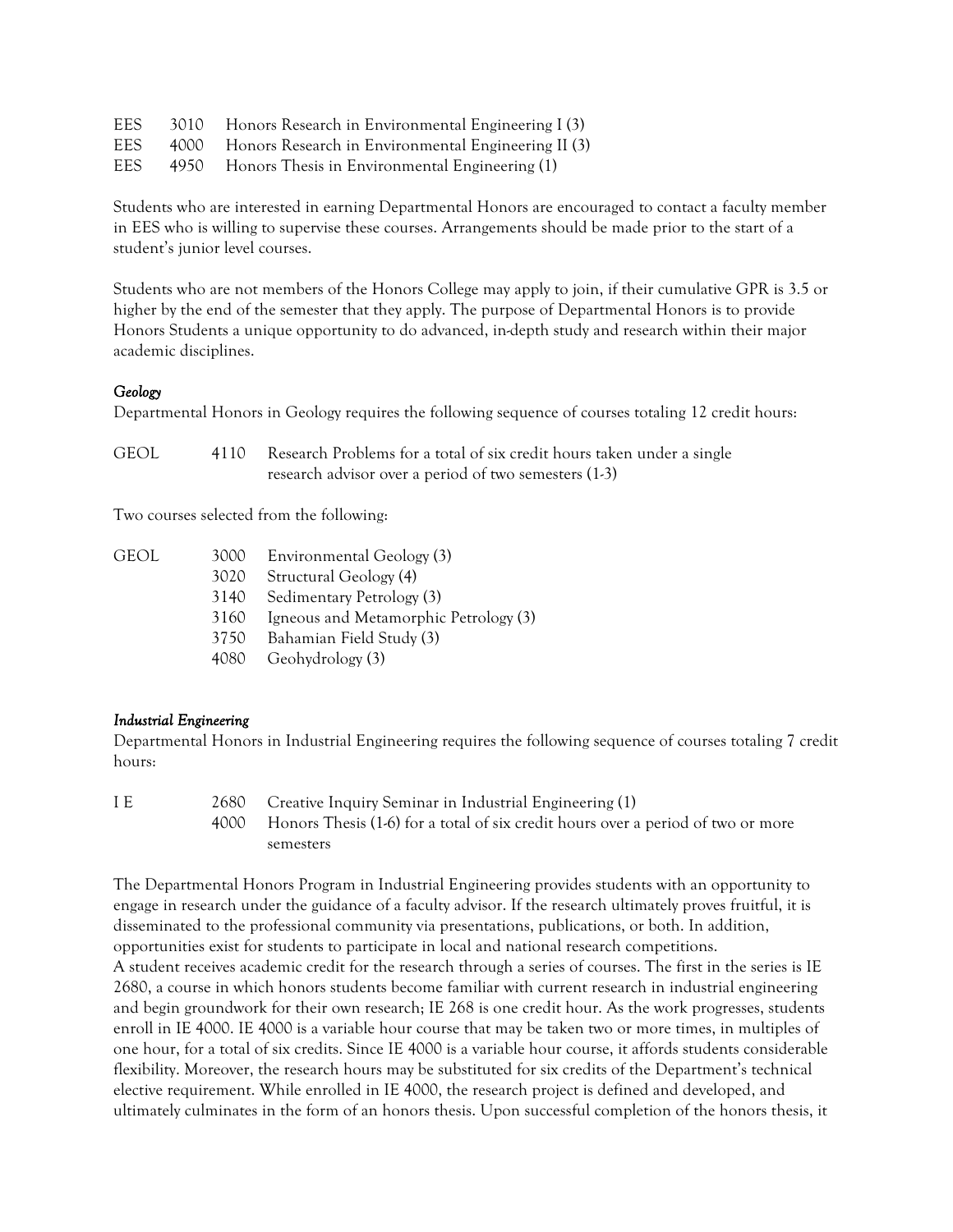must be submitted both to the Clemson University Honors College and the Department's Honors Coordinator. In addition, the Department requires an abstract and a profile, examples of which may be found on the Department's Honors Program Web site (theses of former honors students may be found there as well).

Finally, IE 600 is also an option for those students in the Combined Bachelor's/Master's Program in Industrial Engineering. In addition to the requirements for IE 4000, requirements for IE 6000 include first forming a thesis committee (consisting of your mentor, the Honors Coordinator and at least one other faculty member), and subsequently presenting both a preliminary proposal defense and final thesis defense to this committee. Thus the IE 6000 requirements more closely parallel those of a master's thesis.

## *Materials Science and Engineering*

Departmental Honors in Materials Science and Engineering requires the following sequence of courses totaling 7 credit hours:

MSE 3910\*\* Undergraduate Research Fundamentals (1) - Honors Section 4910 Undergraduate Research (2 )- Honors Section 4950 Honors Research II (3) 4970 Honors Thesis (1)

During this research sequence, students will have the opportunity to conduct research over four semesters with a faculty research mentor. The research project will begin in MSE 3910, normally taken in the first semester of the junior year. Students will attend weekly meetings to gain basic skills needed to conduct research within the field of materials science and engineering, identify a faculty research mentor and outline their research objective/hypothesis. Students will also be asked to attend graduate research seminars. In most cases, the research faculty member will be from the Department of Materials Science and Engineering. If a student wishes to pursue a materials science research project with a faculty member outside of the department, it must be approved by the instructor of MSE 3910. Students will continue their research project by enrolling in MSE 4910 (Spring semester junior year) and MSE 4950 (Fall semester of the senior year). It is expected that students will gain more independence as they progress through these classes. During the Spring semester of the senior year, the honors student will write their honors thes is based on the research done in MSE 3910, MSE 4910 and MSE 4950 while enrolled within MSE 4970.

These changes are effective for students starting at Clemson in the Fall of 2019.

\*\* This class was previously numbered 4810.

#### *Mechanical Engineering*

Departmental Honors in Mechanical Engineering requires the following sequence of courses totaling 6 credit hours:

ME 3000 Junior Honors Seminar (0) taken both semesters of your junior year 4150 Undergraduate Research (1-3) for a total of six credit hours over a period of two semesters

The Departmental Honors program in Mechanical Engineering provides outstanding students an opportunity to conduct in-depth research under the guidance of a faculty advisor. In your junior year you must participate in ME 3000 that introduces you to the spectrum of research activities in the department.